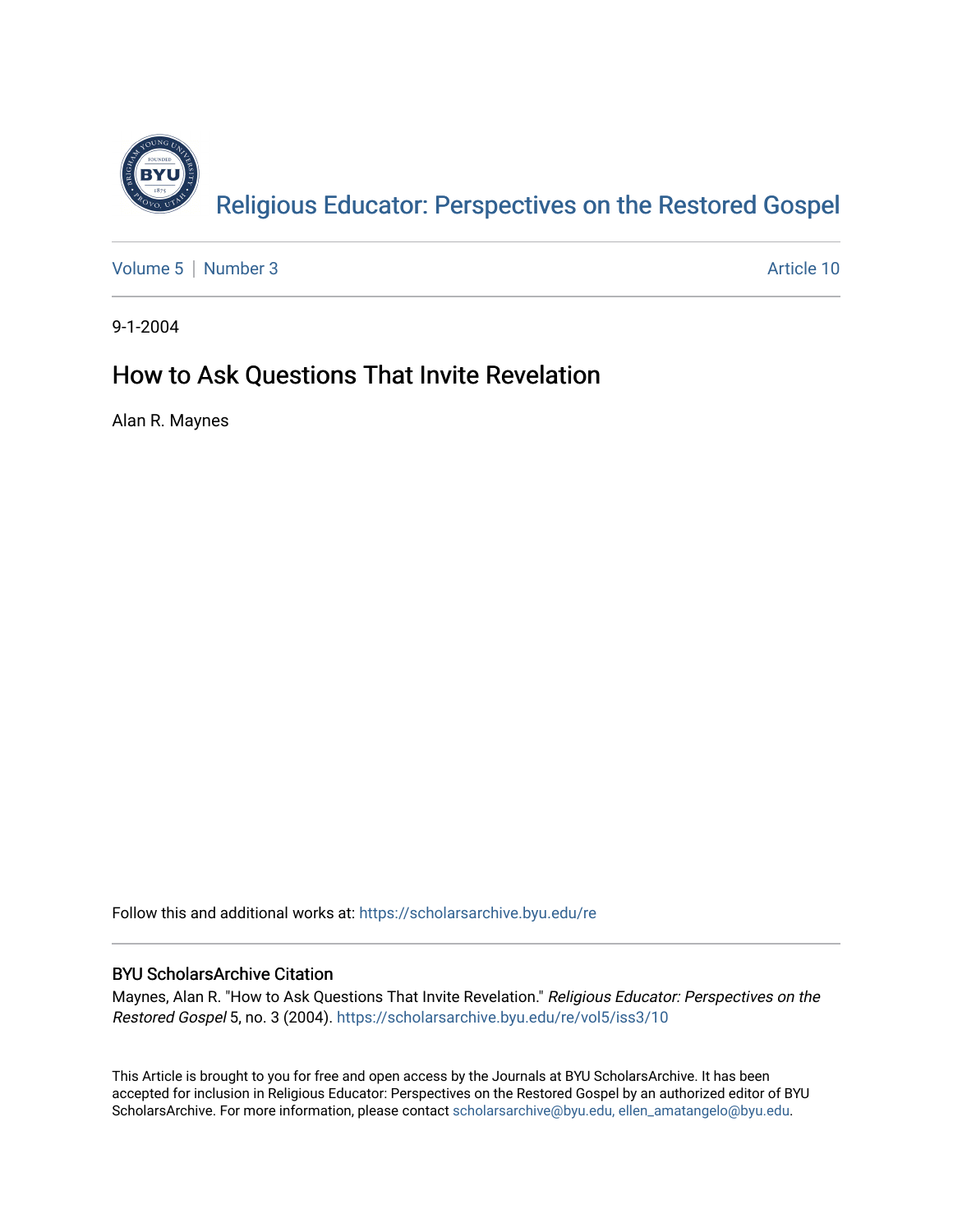# How to Ask Questions That Invite Revelation

*Alan R. Maynes* 

*Alan R. Maynes is the Church Educational System's Utah East Area Director is the Church Educational System's Utah East Area Director in Price, Utah.*

 "To ask and to answer questions is at the heart of all learning and teaching."**<sup>1</sup>** When gospel teachers create a desire to learn in the minds and hearts of their students, revelation can come more readily. This is especially true when the inquiring students are led to discover principles of the gospel that have power to change their lives.

# **Jesus the Master Teacher**

 As the supreme model of master teaching, Jesus asked great questions that stirred the souls of men. His questions caused listeners to think and created within them a desire to know truth. The four Gospels have over 125 different questions that Jesus used to teach, lift, and inspire. His questions caused the truths of the gospel to sink deep into the hearts and minds of His listeners. As you read through the following examples, ponder how great, and yet how simple, each question is. Notice how they invite revelation on the part of the learner.

 "Ye are the salt of the earth: but if the salt have lost his savour, wherewith shall it be salted?" (Matthew 5:13).

 "For if ye love them which love you, what reward have ye?" (Matthew 5:46).

"What thinkest thou, Simon?" (Matthew 17:25).

"Dost thou believe on the Son of God?" (John 9:35).

"Lovest thou me more than these?" (John 21:15).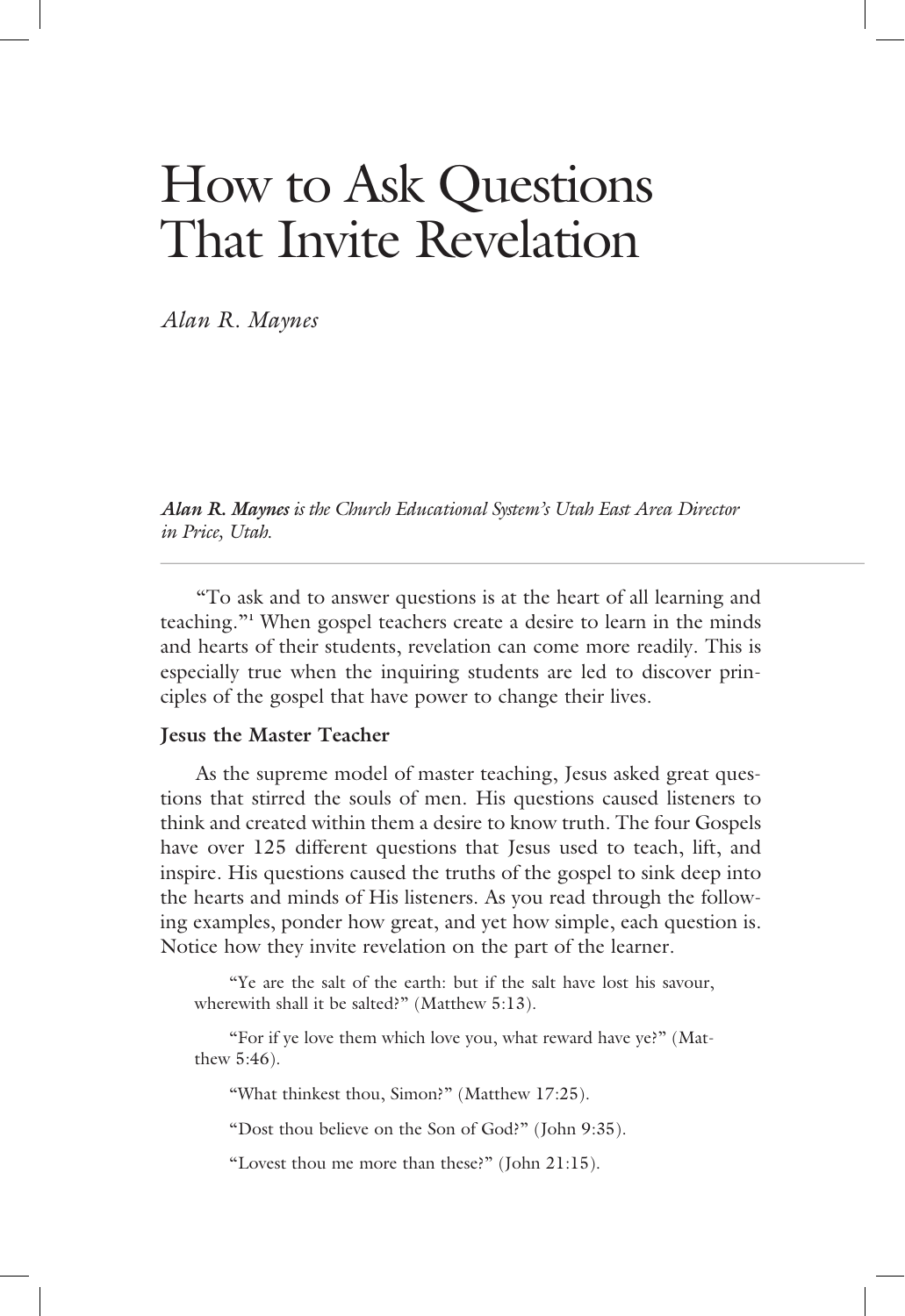Jesus's questions are not limited to His mortal ministry but encompass His premortal, mortal, and postmortal teachings. Looking at the questions He poses causes one to think, "Why does the Lord ask questions when He knows all of our thoughts?" The answer is because this method is one of the most effective ways to help people to think, to consider, and to believe. Elder Henry B. Eyring said, "Some questions invite inspiration. Great teachers ask those."**<sup>2</sup>** This article will explore the value of asking questions that invite revelation, present some thoughts on developing the talent of asking such questions, and finally, suggest methods of implementation in the classroom.

# **The Value of Asking Questions**

*Increasing student desire to learn*. Questions can do many different things for students. In the first place, they can increase a student's desire to learn. When a student desires to learn, most behavioral problems will disappear. Although many students do come with a desire to learn, some need to have their desire increased. Often, they go through the motions of learning, but their minds are elsewhere. Questions can cause them to engage in the learning process because they encourage students to think. And, as Elder Robert D. Hales taught, "We must require our students to think."**<sup>3</sup>** When a student ponders the doctrine, exciting things happen. This excitement is contagious and affects everything else that happens in a classroom.

*Increasing student participation*. "Asking good questions and directing effective discussions are primary ways to encourage . . . participation."**<sup>4</sup>** As the interest level increases and answers are explored, students find they are enjoying, as well as learning. This participation is brought about when the teacher adopts a student focus.**<sup>5</sup>** For the gospel to reach down deep into their hearts and minds, students need to be truly interested in discovering eternal truths. Thought-provoking questions help bring this deeper level of participation.

*Measuring student understanding*. Asking great questions allows a teacher to measure a student's understanding. As students answer, the teacher can assess what the class does or does not understand. "You gain this measure of your students by listening to their response to your questions."**<sup>6</sup>** A teacher can teach above or below the level of student knowledge, which, in either case, causes boredom. The response from students allows a teacher to make maximum use of the allotted time by clearly covering those items not yet understood. It also brings all the students to an understanding of the principles being taught. The law of witnesses is applied as students validate to each other the gospel truth being considered.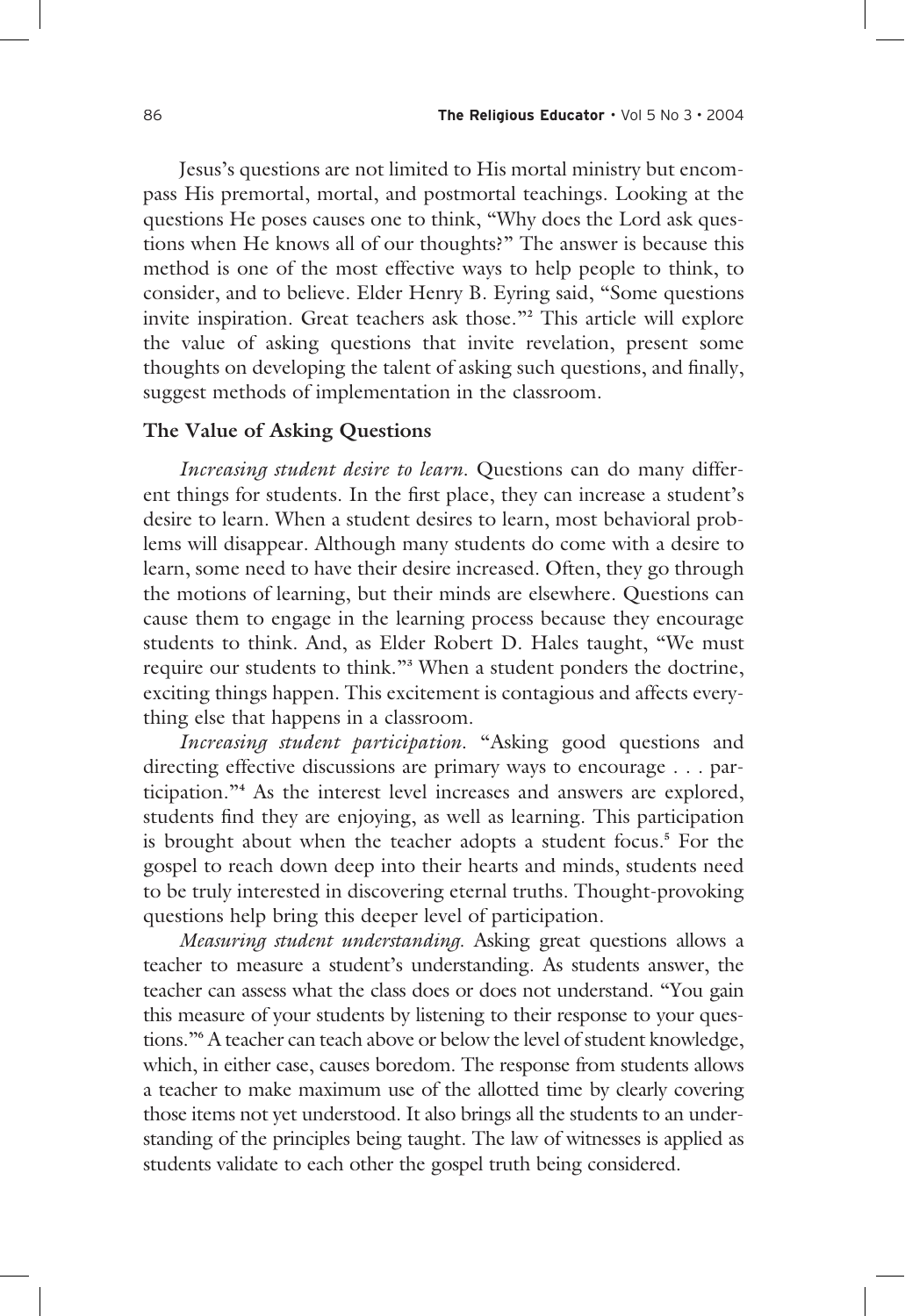*Inviting revelation into students' lives*. Elder Gene R. Cook taught, "The single greatest thing a teacher does is provide the environment in which people can have a spiritual experience."**<sup>7</sup>** Questions are essential in creating the necessary environment in the gospel classroom because they prepare the minds and hearts of the students. As the students participate, they authorize and therefore enable the Holy Ghost to teach them personally.**<sup>8</sup>** This occurs because the students exercise agency, and as they seek learning by faith, eternal truths can be discovered and internalized.

 Questions help create a climate for the Spirit to come and witness to the truth. The Holy Ghost, thus invited, teaches students personally and individually. No wonder the Master Teacher, Jesus Christ, used questions so extensively to instruct and save the souls of men.

## **Developing the Talent of Asking Great Questions**

*The art of teaching*. Some teaching talent comes as a gift, and some skills are acquired through instruction and practice. The appropriate use of great questions is at the center of effective teaching. It is worth every effort for a gospel teacher to develop this skill and hone it to perfection. Developing this skill requires asking the right questions during lesson preparation, not just lesson presentation.

*Teacher preparation questions*. This process begins with those questions a teacher asks while preparing a lesson, questions like "What was the author's intent?" "What are the most essential principles or doctrines?" "What do I want my students to know from this scripture block?" "What are the redeeming, the converting, or the life-changing principles?" Asking the proper questions during preparation invites revelation for several reasons. First, teachers will be guided as they humbly seek answers by the power of the Holy Ghost. Second, as Elder Eyring taught, "If you teach doctrinal principles the Holy Ghost will come."**<sup>9</sup>**

 For years the Brethren have told us to teach Church doctrine, to teach those things taught by the prophets and apostles.**10** They have told us to be "cautious and restrained and totally orthodox in all matters of Church doctrine,"<sup>11</sup> to teach "truth[s] of eternal significance,"<sup>12</sup> and to avoid "fried froth"<sup>13</sup> or "minutia and insignificant things."<sup>14</sup> President Boyd K. Packer taught, "True doctrine, understood, changes attitudes and behavior."<sup>15</sup> If teachers are looking for the nonessential, insignificant tidbits and facts or a "theological Twinkie,"**16** that is what they will find. However, when teachers offer "students the benefit of a broader view,"**17**—looking for the intent of the inspired writer, the life-changing and converting principles that apply to the students—the Holy Ghost will accompany their study. Therefore, gospel teachers should "stay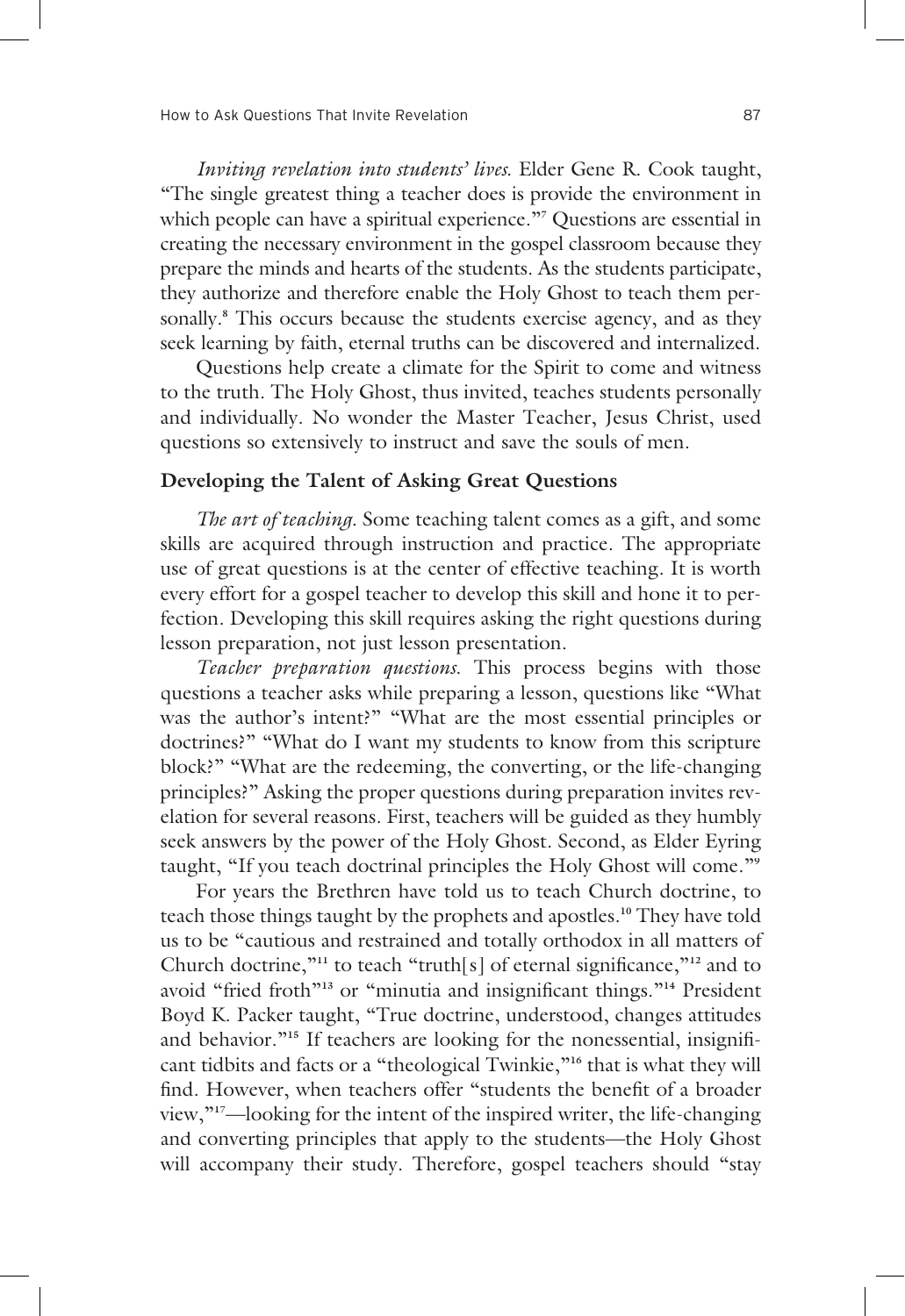in the heart of the mine where the real gold is."**18** Then, the power of the Spirit promised to gospel teachers can distill upon them as a gift from heaven. This endowment of the Spirit comes because "the Holy Ghost's job is to testify of truths of eternal significance."<sup>19</sup>

 Being guided by the Spirit in *what to teach* is the place for a teacher to begin developing the ability to ask great questions. Looking for the important, the essential principles and doctrines will draw a teacher close to God. During His mortal ministry, Jesus focused His teachings on the basic principles of the gospel, and the Brethren likewise follow this pattern. Gospel teachers should do the same. When the teacher focuses on essential principles and doctrines, keeping the students in mind, the Holy Ghost is invited into the preparation process.

*Searching questions*. The Lord has given commandments to search the scriptures (see D&C 1:37; John 5:39; 3 Nephi 23:1; Joshua 1:8). Excitement comes into the life of one who discovers truths in the scriptures when guided by the Spirit. If a teacher can create that same experience for the students in the classroom, then learning is magnified many times over. That which students discover for themselves is much more life-changing and useful than that which they are told by someone else. One of the easiest ways to give the students this experience is to have them look for answers in the scriptures.

 There are many ways to get students to search. Invite them to look for words, phrases, lists, meanings, additional information, understanding, principles, and doctrines. Avoid yes-no responses and obvious answers. Learning *what* to have students look for and *how* to invite them to look are skills that need careful consideration. Looking for the trivial or no-brainer information will not engage the mind. There will be times when a teacher will ask students to look for simple facts, but having them look for principles of truth, for understanding, and for application is more engaging. The invitation to search works best if it is given first, *beford* the scripture is read.**20** Students will get more out of their reading because they are looking for something and will have questions in their minds: Where is it? What is it? What does it mean? Some words that work well are "look for," "search for," "find," "underline," "mark," and "identify."

 The clearer the invitation is, the more effective the search activity becomes. If there are several things being looked for, it helps to list the items on the board. Consider the following example: "Look for what is unusual about the money system in Alma 10–12" or "Identify how Amulek could discern Zeezrom's thoughts in Alma 12:7." This information is nice to know, but it is not life-changing. A more engaging approach would be: "Students, look in Alma 10:31 and find out who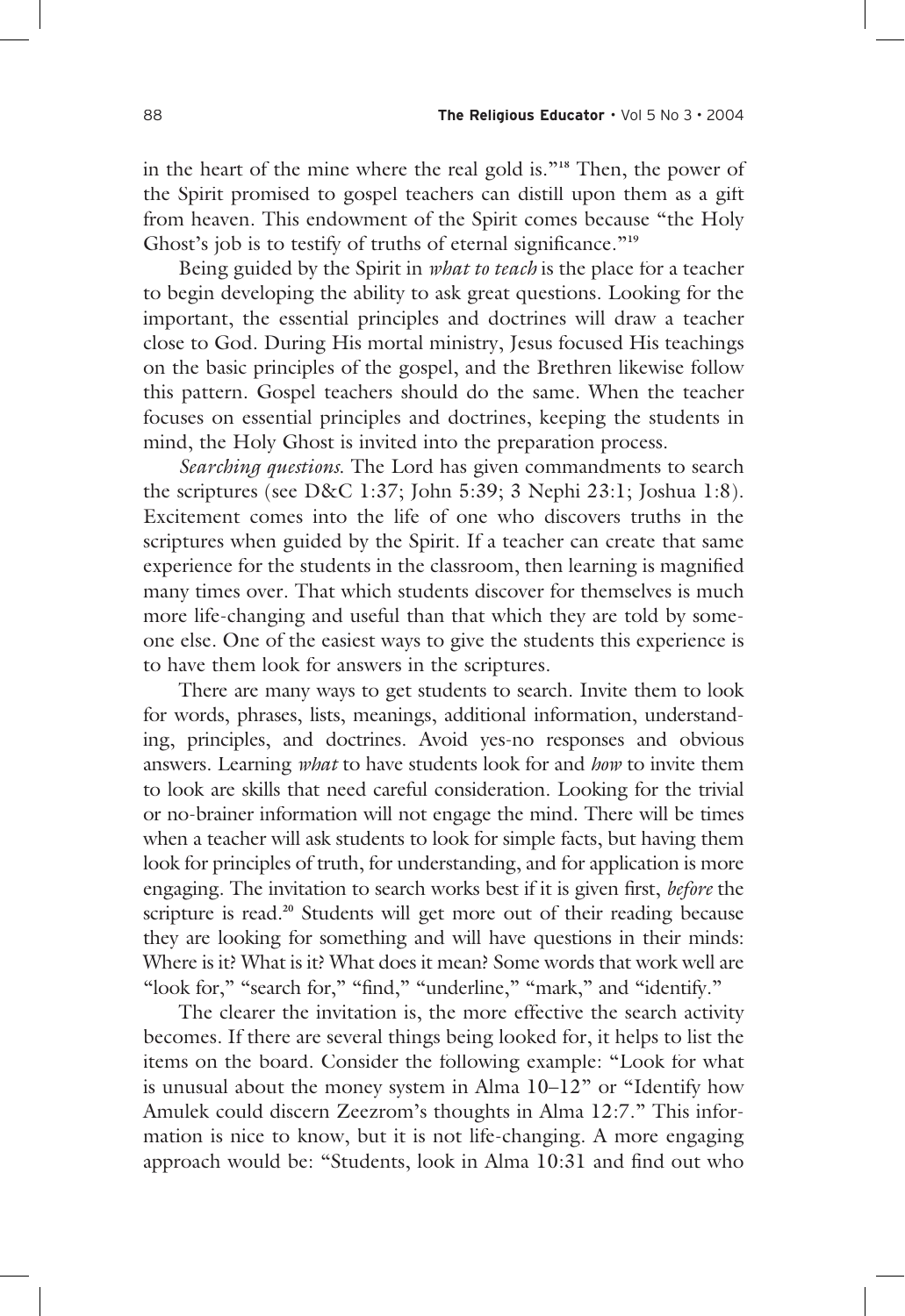was the foremost to accuse Amulek. Now look in Alma  $15:12$  and find out who is being baptized. Now let's look for what Alma and Amulek taught that changed Zeezrom. Using the following verses, Alma 12:25, 26, 30, 32, 33, look for what Zeezrom was taught that changed his life." Once students find the phrase "the plan of redemption," then have them look for what we learn about the plan from Alma and Amulek's teachings. This second example is more engaging because it focuses on that which is life-changing and converting. By searching this way, students can explore and discover principles of eternal significance that can be applied in their lives.

*Analytical questions*. Jesus knows the thoughts and intents of all our hearts, but seldom can teachers discern the thoughts of their students. When a student answers a question, a teacher can see a little better what students believe, understand, and feel. Parents, teachers, and leaders often say the youth know because they have been taught. I have been amazed when years later I find out my own children did not understand something as deeply and thoroughly as I would have hoped. Two-way communication is one of the best ways to measure student comprehension. In the classroom, this is accomplished by asking simple questions that encourage and allow students to participate. The following phrases can assist a teacher in writing analytical questions:

| What did you find $\ldots$ ? | What does it mean ?          |
|------------------------------|------------------------------|
| Why is that $\ldots$ ?       | Why do you think $\ldots$ ?  |
| In your opinion $\ldots$ ?   | What evidence ?              |
| How do you think $\ldots$ ?  | What are some ways $\dots$ ? |
| How is it that $\ldots$ ?    | What differences ?           |

 These questions are necessary to bring all to an understanding. Let us look again at Alma 11–12. After students have searched selected verses for Alma and Amulek's teaching of the plan of redemption, a teacher could ask: What did you find? What do you think that means? If the students' ideas are written on the board, the teacher can then ask: Which of those eternal truths listed on the board do you think affected Zeezrom the most? Why? Other questions could include: Why do you think Alma used the word *redemption* to describe the plan? How is it that an understanding of the plan of redemption causes change? These questions allow a teacher to see where the students are in their understanding. They help students to ponder the significance of what they are studying. Students are more able to internalize ideas as they are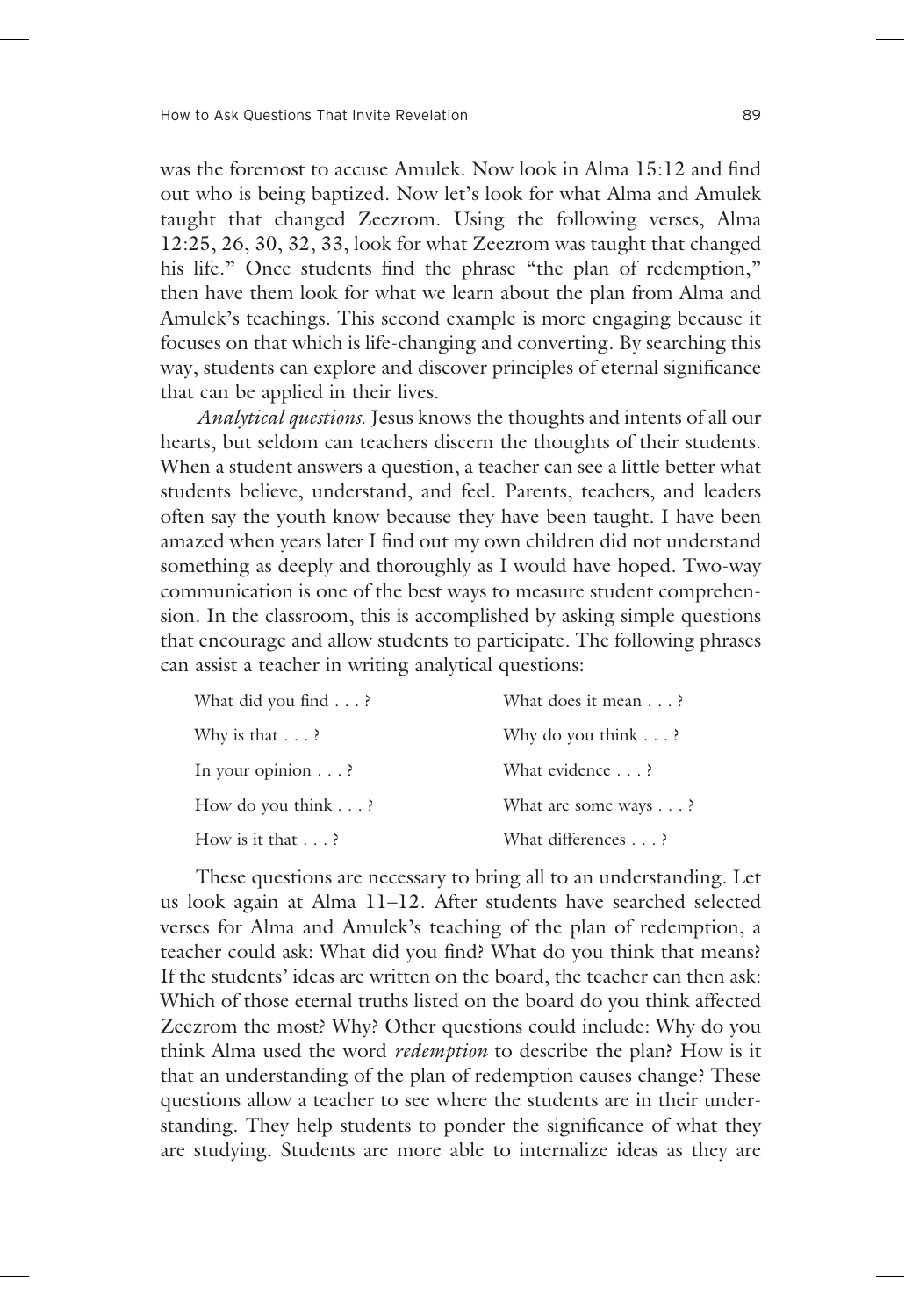thoroughly discussed and explored. Questions also give students the opportunity to share and teach.**21** Asking this type of question requires a teacher who is willing to spend the time necessary to help all come to an understanding.

*Application questions*. Application questions or invitations are given to help students apply principles and doctrines in their own lives. In many classes, this invitation is not needed because the students have become so engaged and because understanding is so complete that the application happens spontaneously. If for some reason it does not, a simple question will suffice. Questions that begin with the following wording open the floodgates:

| What have you learned ?      | What difference would it<br>make $\ldots$ ?       |
|------------------------------|---------------------------------------------------|
| When have you felt $\dots$ ? | What do you feel/think God<br>wants $\ldots$ ?    |
| Share a time or experience ? | What does the Lord expect<br>or desire $\ldots$ ? |

 Application questions give students the opportunity to explain what they have learned and what they feel God would like them to do. They help to bridge the gap between the scriptural account and their lives today. This process helps students find answers to their problems in the scriptures. It also allows them to share heartfelt feelings, which have a tremendous impact on their classmates.

 Consider again Alma 10–12. Ask students, "What have you learned today that would help you come closer to the Savior?" This question personalizes the lesson. It causes students to think and take a little inventory of their personal standing before God. Other questions could be: "When have you felt that the plan of redemption caused change in your own life?" "What do you feel God wants you to do to take full advantage of the plan of redemption?" Ask the students to ponder the question or even write their response before answering. Some might be invited to share. This process of asking a question that causes them to apply the principle takes eternal truths deep into the hearts and minds of the students.

*The path to student discovery*. When students accept invitations to think and learn, the vault of divine knowledge is discovered and opened. Revelation is invited into hearts and minds. This can happen to the teacher during preparation and to the students and teacher during the course of the lesson. This type of teaching is very enjoyable and engaging for the teacher. Students have an edifying experience because it is so engaging and Spirit directed. It sounds rather simple and easy, and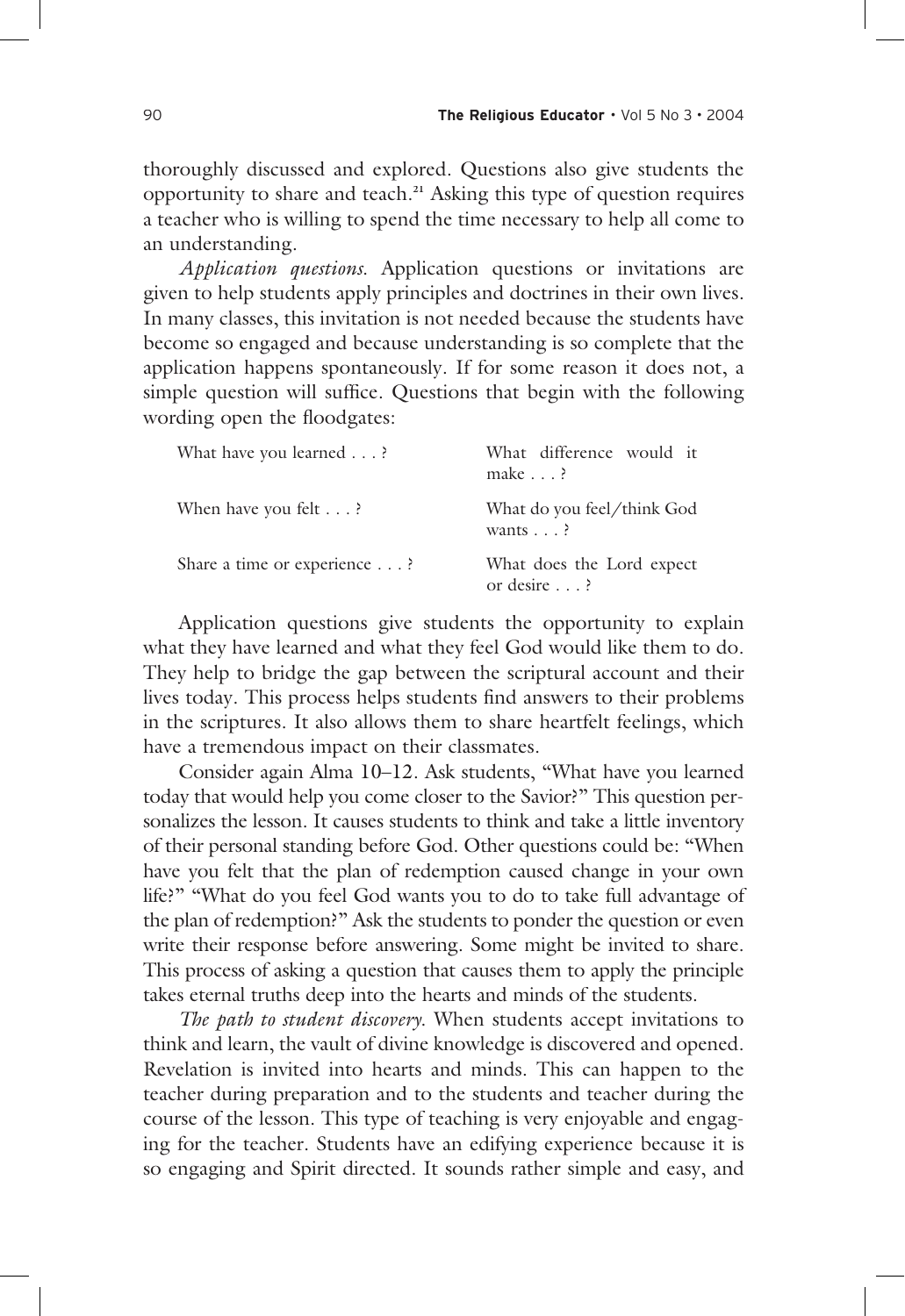in many ways it is. It can also be difficult and challenging. It takes work, effort, and a lot of practice! The most important aspect of utilizing questions to teach is that students learn how to discover gospel truths for themselves. In order to teach this way, the teacher needs to be guided by the Spirit. The Spirit directs the *what*: the verses and principles that are to be searched. The Spirit also directs the *how*: the questions asked, when, to whom, and how students should be asked to respond.

 Thus four types of questions are used: (1) preparation questions; (2) searching questions that invite students to look for information; (3) analytical questions that cause students to think and to evaluate; and (4) application questions that allow students to liken scriptures to themselves. These four types of questions have a logical sequence that leads to discovery.

Some fear that this logic and order in teaching is confining and lacks variety. I have had many teachers report that it is uncomfortable at first. Yet, after some practice, these same teachers report that it is liberating and inspiring. No longer do they ask the question, "What will I do tomorrow?" Instead, the teacher searches the assigned reading, prayerfully selecting what he or she feel will be the most beneficial to students. The teacher then prepares the questions that cause the students to search for information, analyze that information, and make application. There are many other things that a gospel teacher will do and use in the classroom, such as visuals, stories, role-plays, lectures, and so forth. However, these fundamental questions provide a great framework to build an engaging lesson.

 I have visited hundreds of classrooms, and the effect of powerful questions is incredible. To sit in a class where students are willing, excited, and engaged and where they are participating, discovering, sharing, teaching, and even testifying is almost indescribable. The thoughts that enter my mind are: "Oh, if my son or daughter could be in this class!" "I wish every young person could have this experience." "Every seminary and institute class should be like this." The talent of questioning is worth any effort to develop so that revelation is invited into our classrooms and into the hearts and minds of each student and teacher.

## **Implementation**

 Because teaching is so habitual, we may seem to go on automatic pilot when we stand in front of the class. Teachers practice every day, several times a day. The abilities, strengths, and talents that have been developed over the years become very evident. The teachers' weaknesses are also easily observed. Therefore, it takes great effort, along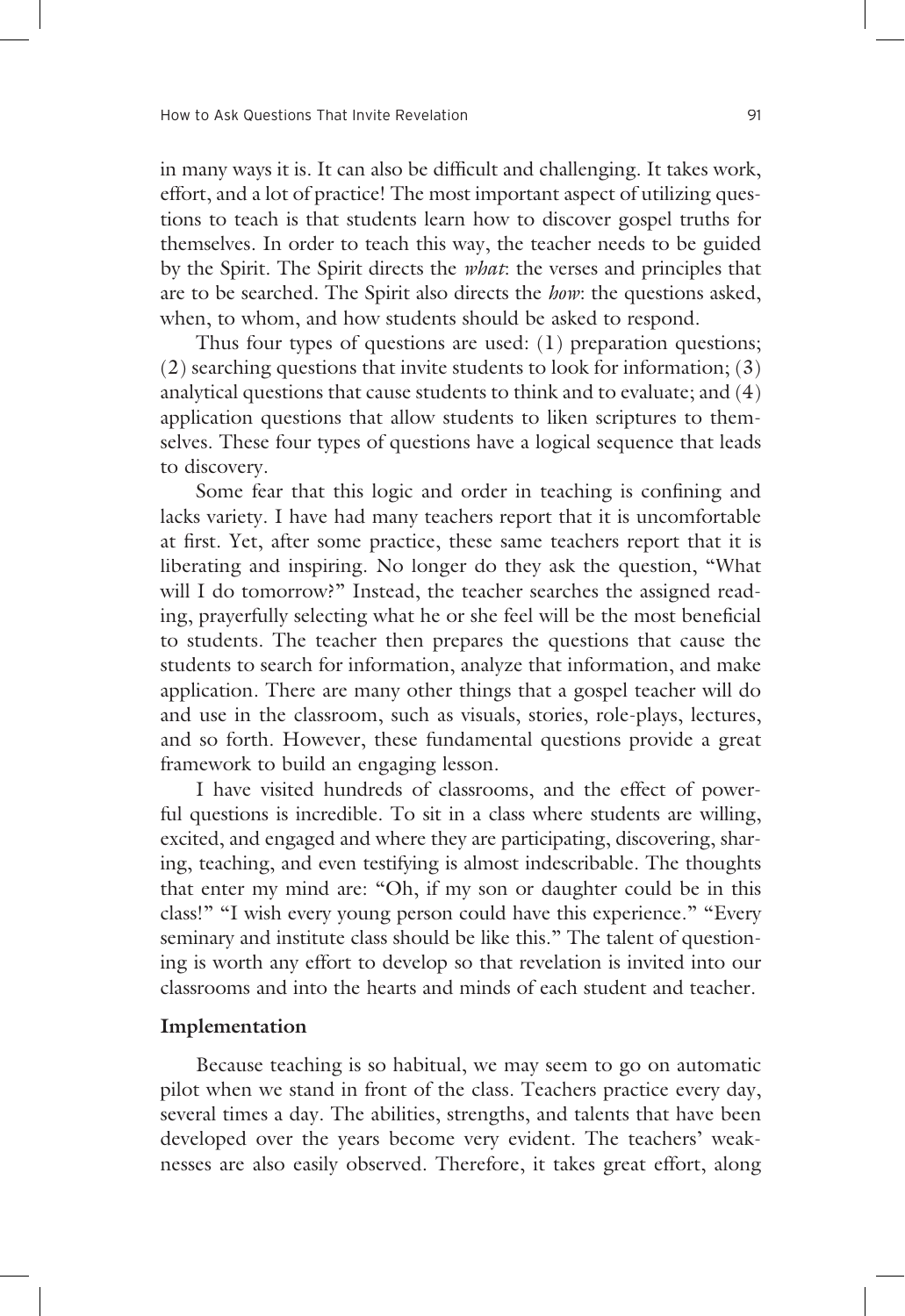with a plan of action, to change and improve. These changes must be sustained over a long enough period of time that the old habits and practices are replaced. Often it is uncomfortable when a new idea is tried. Many throw their hands in the air and say, "It does not fit my personality" or "That didn't work for me." An appreciation and understanding of the power that habits have in our lives can give a teacher the fortitude to choose to improve and to grow and develop in acquiring new teaching skills.

*How to improve*. The more a person treads a path, the firmer the path becomes. One key to changing our teaching style is to prepare a lesson plan with effective questions. If a teacher cannot write a good question in the quiet of the office, there is little chance a good question will come out when the teacher is standing before a class. The process of thinking and writing facilitates improvement and change. Three wellwritten questions for each lesson can do wonders. In fact, the process of writing great questions can affect the logic and thinking of the teacher so profoundly that all the questions a teacher asks begin to improve.

*How to teach with questions*. The teacher does not just stand up and ask one question after another; the experience is one of searching, discussing, discovering, sharing, and teaching. It is very edifying. The teacher needs to decide things like: Do we discuss together as a class, in groups, in pairs, or alone? Do I tell the story or background, or have students tell, or do we discover together?

 We all know that friends and peers have a powerful effect in the students' lives. Because of this high level of peer influence, when students share responses to questions and teach each other, it is especially effective. One of the best ways to get students to share and teach each other is to ask a question and have them respond to the class, to a group, or to a partner. For example, the answers to the questions "Which part of the plan do you think affected Zeezrom the most? Why?" could be shared and discussed as a class, in small groups, or in pairs. The question could also be asked this way: "Which part of the plan do you think the youth of the Church need to understand today?" As students share their answers, they are influencing each other—they are teaching each other. President Packer taught that "a testimony is to be *found* in the*bearing* of it!"**22** Because of the students' participation, the Spirit can witness to the individual that what he or she is saying is true. It can also witness to their partner, their group, or the entire class. This causes the students to feel more deeply about what they have learned and come to believe. They *know* that they *know*, and they feel that they know. Therefore, they come to realize that they do have a testimony and that it is good.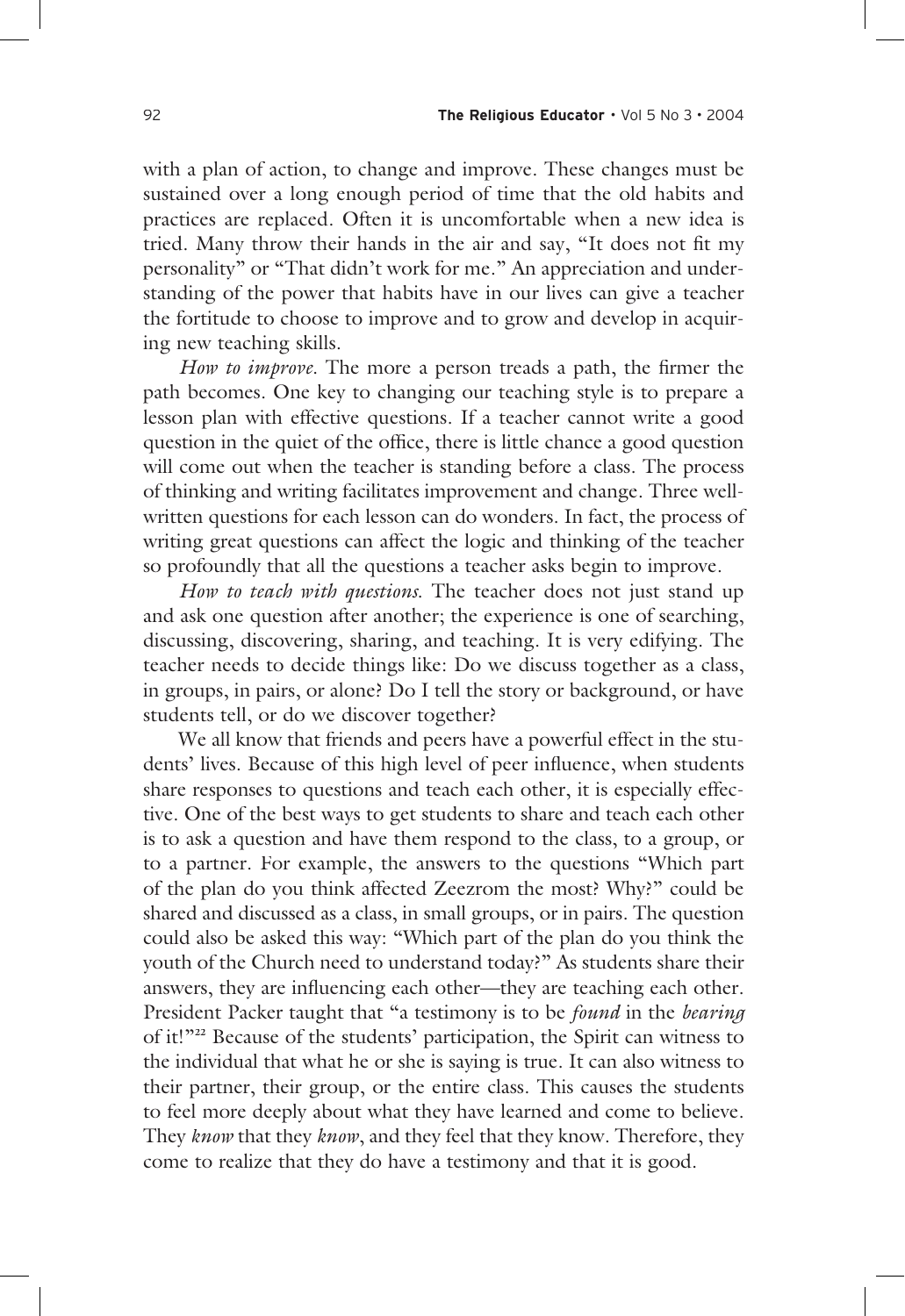## **Conclusion**

 Increasing student participation does have a few challenges. The manner in which student comments are received affects the success of every question that is asked. A teacher needs to have high regard for the students. The students need to feel that their comments are valued and appreciated. Likewise, a teacher cannot accept all opinions as truth but must guide the class to the proper conclusions. It takes some practice and especially a love for students to graciously receive their answers and still maintain doctrinal purity. When the Spirit is present and effective questions are being explored, they will create and draw out thoughts, ideas, and additional questions from the students. A teacher should not be too rigid but should be open to guidance so that the Spirit is directing the teaching and learning.

 Consider the following from Elder Cecil O. Samuelson: "I marvel each time I consider the wonderful way in which the Prophet Joseph Smith used proper questions not only to enhance his knowledge but also to enlarge his faith. . . . The question is not whether we should ask questions but rather, What are the questions we should be asking? My experience in science and medicine leads me to believe that real progress is almost always the result of asking the right questions."**<sup>23</sup>** My experience has also led me to believe that if we are to make real progress in taking the gospel deeper into the hearts and minds of the students, we need to be asking the "right questions," even questions that invite revelation. If we are to fulfill the charge to "raise our sights" and have our students "become truly converted to the restored gospel of Jesus Christ while they are with us,"**24** we must create a climate in which the Holy Ghost can come and teach with great power and change our hearts. Great questions are vital in bringing this to pass. I know that this skill can be acquired over time, through diligent effort and practice. Just as a marvelous flood of light came forth as the Prophet Joseph Smith asked great questions, so can that much-needed light flood into the hearts and minds of gospel teachers and students everywhere as we seek the Lord's help in improving our ability to ask questions that invite revelation. RE

#### **Notes**

<sup>1.</sup> Henry B. Eyring, "The Lord Will Multiply the Harvest," address to religious educators, February 6, 1998 (Salt Lake City: The Church of Jesus Christ of Latter-day Saints, 1998), 5.

<sup>2.</sup> Eyring, "The Lord Will Multiply the Harvest," 5.